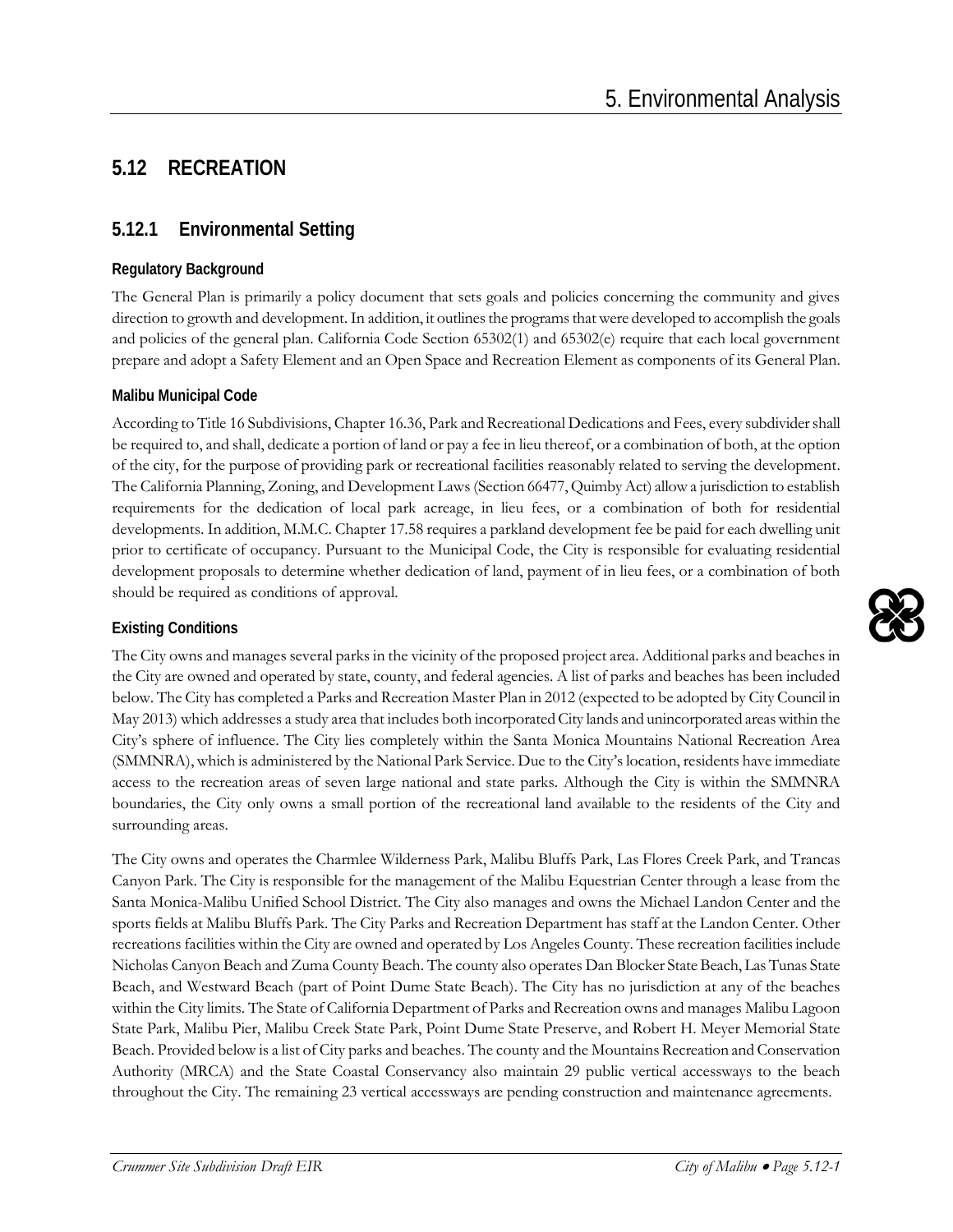#### **Malibu Bluffs Park**

The City owned portion of Malibu Bluffs Park consists of two baseball fields, a multipurpose field, the Michael Landon Center, picnic benches, viewing areas, a tot park and an 81-space parking lot. State park land surrounds Malibu Bluffs Park to the south and west. Malibu Bluffs Park has onsite restrooms that include permanent and portable facilities. The City's Parks and Recreation Master Plan found that Malibu Bluffs Park is heavily used, and onsite parking lot does not adequately serve park patrons during peak times. However, the park facilities were found to be in "excellent" and "good" condition, with the exception of fencing and backstops, which were in "fair" condition.

### **5.12.2 Thresholds of Significance**

According to Appendix G of the CEQA Guidelines, a project would normally have a significant effect on the environment if the project:

- R-1 Would increase the use of existing neighborhood and regional parks or other recreational facilities such that substantial physical deterioration of the facility would occur or be accelerated.
- R-2 Includes recreational facilities or requires the construction or expansion of recreational facilities which might have an adverse physical effect on the environment.

### **5.12.3 Environmental Impacts**

The following impact analysis addresses thresholds of significance for which the Initial Study disclosed potentially significant impacts. The applicable thresholds are identified in brackets after the impact statement.

| Impact $5.15-1$ : | The proposed project would generate 14 additional residents that would increase the use of |
|-------------------|--------------------------------------------------------------------------------------------|
|                   | existing park and recreational facilities. [Threshold R-1]                                 |

*Impact Analysis:* According to the 2010 Census, the City of Malibu has a population of 12,645 and an average household size of 2.87 people. The proposed creation of five units would therefore increase the population of the City by approximately 15 people, or less than 0.0125 percent of the population. This slight population increase would not cause a significant strain on the infrastructure of the City of Malibu. Impacts associated with population growth would be less than significant.

| Impact $5.15-2$ : | Project implementation would result in environmental impacts to provide new and/or expanded |
|-------------------|---------------------------------------------------------------------------------------------|
|                   | recreational facilities. [Threshold R-2]                                                    |

#### *Impact Analysis:*

The proposed project is for the development of five single-family homes and the dedication of land (Lot 7) to the City of Malibu to expand Malibu Bluffs Park by 1.74 acres to the east and northeast. Bluffs Park currently has two baseball fields and an 81-space parking lot. There are 40 additional parallel parking spaces along Winter Mesa Drive. The proposed project will dedicate Lot 7 to the City. The recreational area has yet to be designed and would not be developed as part of this project. Although no recreational improvements would be permitted as part of the applicant's current proposal, the land dedication is intended to expand Bluffs Park. Therefore, active recreation areas and an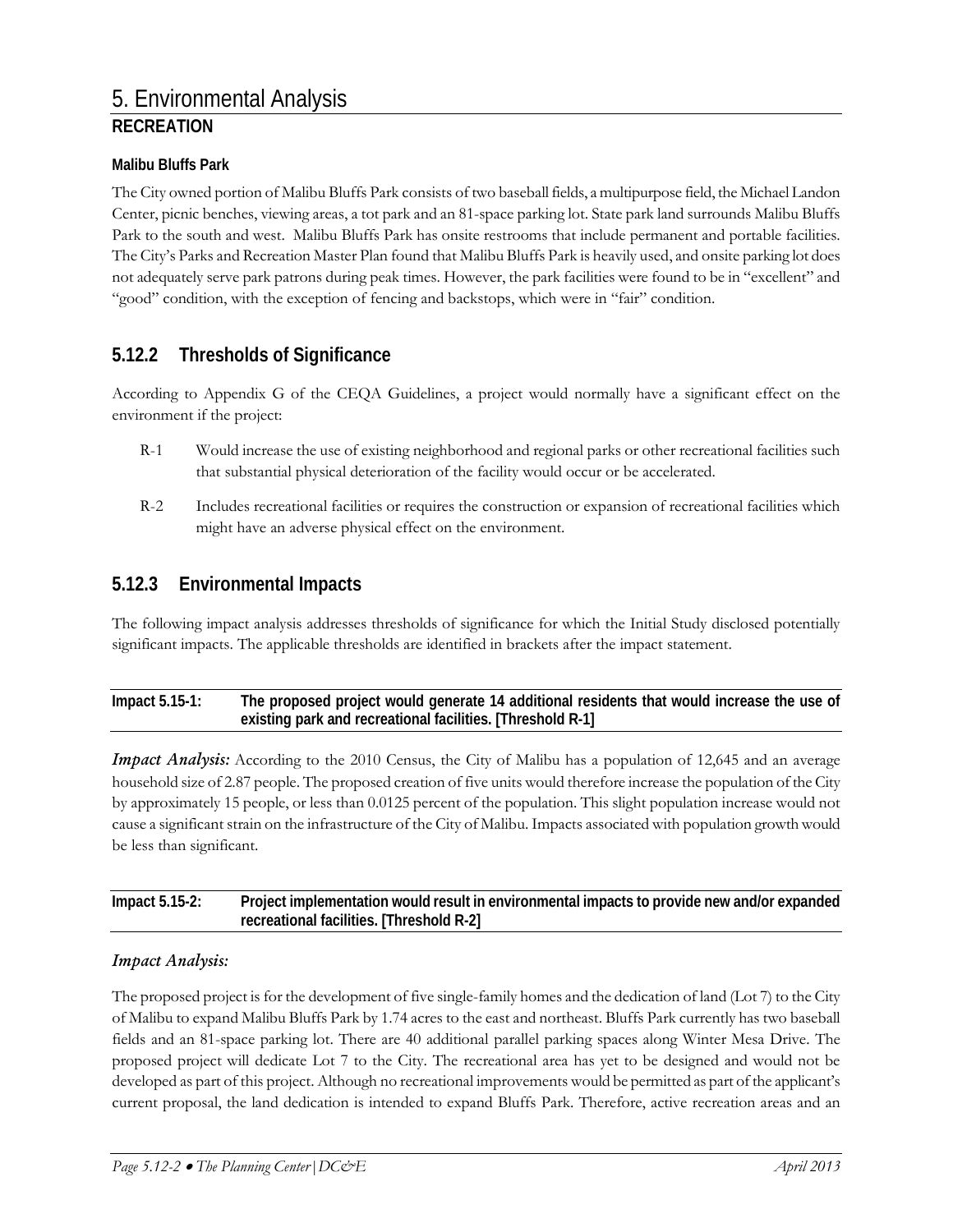expanded parking lot are all foreseeable future uses. As described in Chapter 3, *Project Description*, at this time the City believes that the recreational area may be used as a baseball field or a skate park. In addition, a portion of Lot 7 may be developed with a parking lot for Bluffs Park open to the general public, a City-owned maintenance shed, and passive recreational uses such as public sitting areas and picnic tables. The new parking lot could contain up to 94 parking spaces. Throughout this DEIR, both recreational options, the baseball field or skate park, have been analyzed. As shown throughout this DEIR, development of these active recreational uses would not result in any significant and unavoidable impacts related to aesthetics, air quality, biological resources, cultural resources, greenhouse gas emissions, fire hazards, noise or traffic. The expansion of the Bluffs Park would be processed as a separate action by the City of Malibu; would be subject to all of the requirement so of the General Plan, Municipal Code, and LCP; and would be a discretionary action subject to the California Environmental Quality Act (CEQA).

The 2012 Parks and Recreation Master Plan found that Malibu Bluffs Park is heavily used, and onsite parking lot does not adequately serve park patrons during peak times. The park's facilities were found to be in "excellent" and "good" condition, with the exception of fencing and backstops, which were in "fair" condition. The residential project itself generates 15 additional people who would use the existing park facilities at Bluffs Park, but not to such an extent as to cause physical deterioration. The proposed project's dedication of Lot 7 would benefit the City by providing additional park land, active recreation space, and onsite vehicle parking for Bluffs Park.

## **5.12.4 Cumulative Impacts**

Recreational needs of the future residents within the proposed project and other cumulative development within the City of Malibu would add to local and regional demand for parks and recreation opportunities. The Quimby Act allows a jurisdiction to establish requirements for the dedication of local park acreage, in-lieu fees, or a combination of both for residential developments. Pursuant to the Malibu Municipal Code, the City is responsible for evaluating residential development proposals to determine whether dedication of land, payment of in-lieu fees, or a combination of both should be required as conditions of approval. As a result, new parks and trails are developed as residential development occurs. Although the project may cumulatively contribute to an increase in the need for recreation facilities in the City, compliance with the existing regulations would mitigate cumulative impacts on parks and recreational facilities. There are no cumulative impacts.

# **5.12.5 Existing Regulations and Standard Conditions**

- City of Malibu General Plan
- City of Malibu Local Coastal Program Land Use Plan
- City of Malibu LCP Local Implementation Plan
- Malibu Municipal Code
- City of Malibu Parks and Recreation Plan (subject to final adoption by City Council)

# **5.12.6 Level of Significance Before Mitigation**

Upon implementation of regulatory requirements and standard conditions of approval, the following impacts would be less than significant: 5.12-1 and 5.12-2.